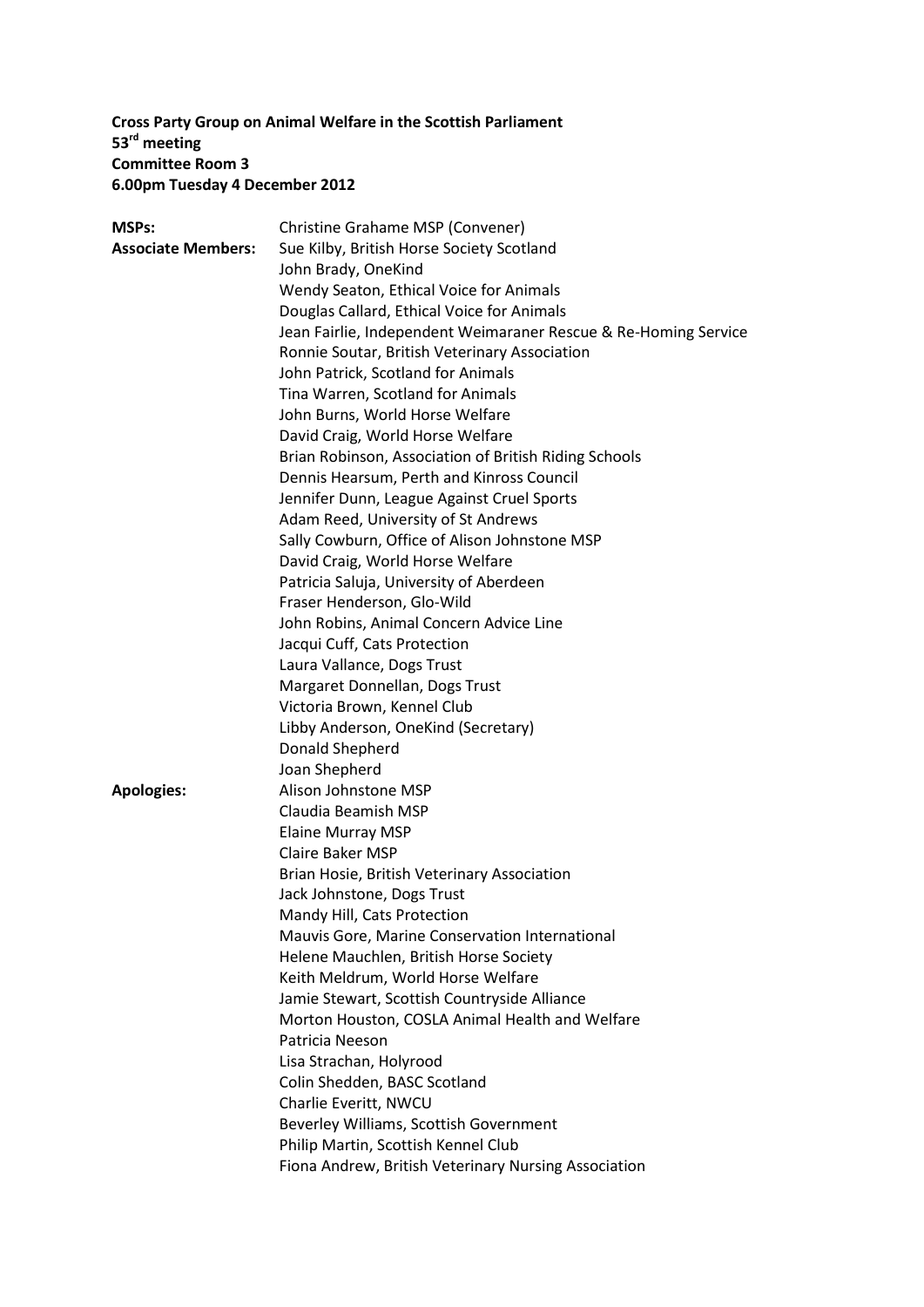### **1. Welcome and introductions**

The Convener (CG) welcomed all present and explained that, as she was the only MSP able to attend the meeting, it would not be possible to take any votes. If the Group made any recommendations, the other MSPs who would normally have attended would be asked to approve them.

### **2. Minutes of previous meeting**

These were approved with amendments received.

## **3. Matters arising**

i) **Implementation of EU Regulation 1099/2009** on the protection of animals at time of slaughter: CG notified the Group that the Scottish Government had provided responses to the queries which she had agreed to raise with the animal welfare department, and these had been appended to the minutes of the October meeting.

The Welfare of Animals at the Time of Killing (Scotland) Regulations 2012 had now been lodged. The Rural Affairs, Climate Change and Environment Committee was the lead Committee and had until 7 January to report on them, although a report was unlikely as they were being considered under the negative procedure. The regulations were published on the UK legislation website <http://www.legislation.gov.uk/ssi/2012/321/resources>

Animal Aid, who had spoken to the Group in January, had recently released the results of a You Gov opinion poll showing that, of those Scottish respondents who expressed a view, 71 per cent said that Government should make CCTV mandatory for all slaughterhouses in the UK.

ii) **Circuses with wild animals**: The Westminster Parliament had approved the UK government's licensing regulations on 29 October. This could increase the likelihood of circuses deciding to move north of the border where at present there were no regulations.

Bobby Roberts had been found guilty at Northampton Crown Court of three charges of causing unnecessary suffering to Anne the elephant, and received a three-year conditional discharge.

# **4. Presentation: Sale of pets on the internet**

CG said that this was an issue the Group had wanted to discuss for some time now. Internet sales of pets were currently unregulated, other than by consumer legislation. The Pet Animals Act 1951 was one of the issues identified for review in the wake of the Animal Health and Welfare (Scotland) Act 2006 but this had yet to take place.

The Group's vice-Convener Alison Johnstone MSP had recently asked the Scottish Government whether it would introduce secondary legislation under the 2006 Act to deal with the unregulated sale of pets over the internet. Richard Lochhead MSP had replied that the government was discussing the issue with stakeholders, and would then consider what action needed to be taken to address any specific issues, including the introduction of further legislation.

The Convener and vice-Conveners had also been contacted by David Cochrane, a volunteer with the West Lothian Branch of Cats' Protection about the advertising of cats and their kittens for sale, and even one 'Pregnant female cat for sale'. David believed that Gumtree was flouting its own advertising rules, particularly those about the minimum age for kittens and the prohibition on breeders.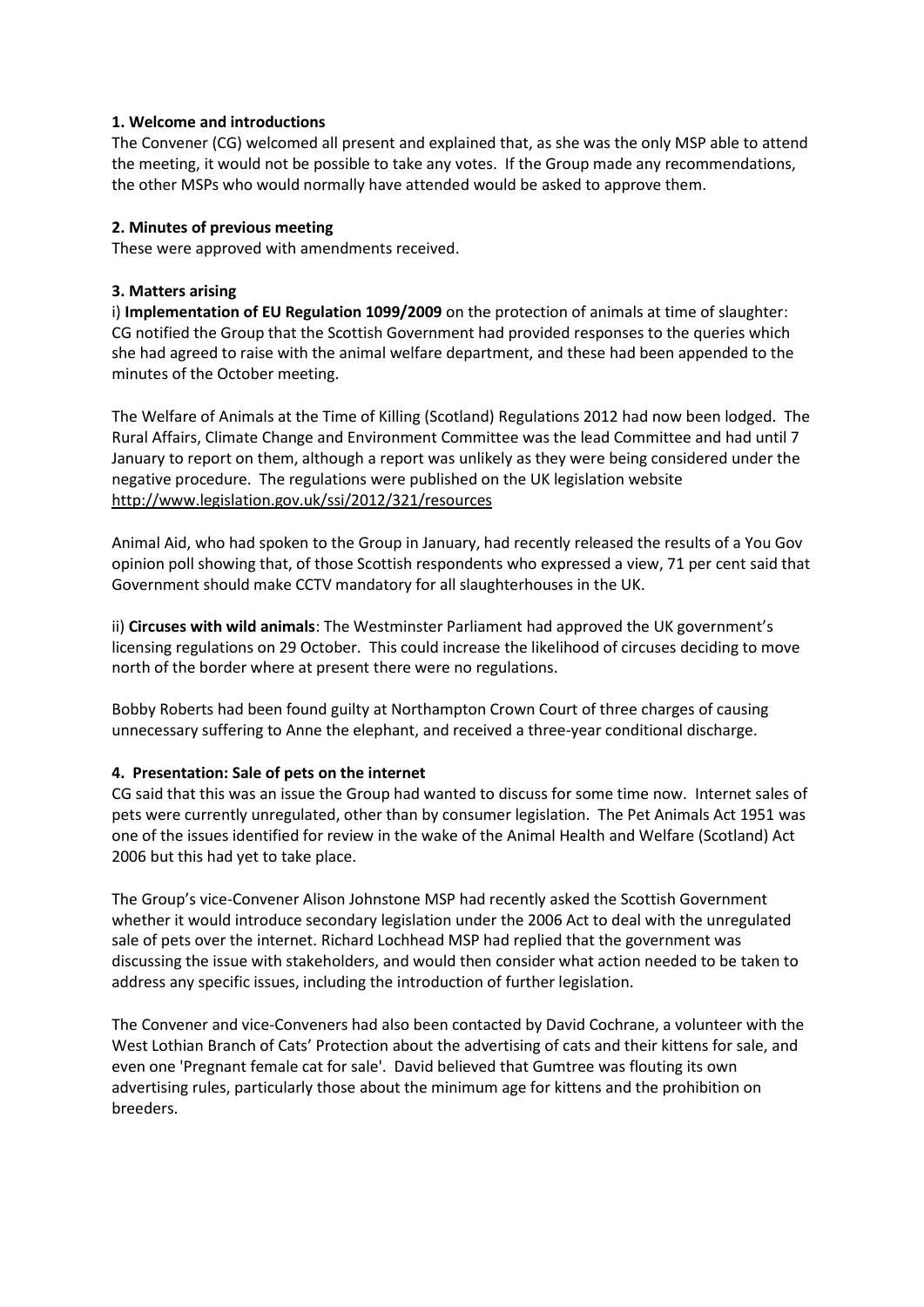A presentation was made on behalf of the Pet Advertising Advisory Group (PAAG) by Laura Vallance, Dogs Trust (LV); Margaret Donnellan, Dogs Trust (MD); Victoria Brown, Kennel Club (VB) and Jacqui Cuff, Cats Protection (JC).

PAAG was a partnership involving Battersea Dogs and Cats Home, The Blue Cross, Cats Protection, DEFRA, Dogs Trust, The Kennel Club, The Ornamental Aquatic Trade Association, The Rabbit Welfare Association and Fund, RSPCA and Wood Green. It had worked on issues to do with the sale of animals for some years, originally sales via classified advertising and now online sales. Problems included the advertising of illegal dogs such as pitbull terriers or Japanese Tosas, or inappropriate advertising such as ads for pregnant animals or offers to swap a Staffordshire terrier for a dining table.

There was a question whether animals should be sold online at all but there was money to be made by this method. Scottish and UK governments had indicated that there was nothing they could do to prevent the trade. The animal welfare organisations had therefore considered what they could do to engage with the websites themselves. Some of the things on websites were appalling, including sales of under-age puppies and kittens, and animals for baiting and dog-fighting.

The biggest offender was Gumtree. PAAG had met with Gumtree a year ago and found them receptive to advice. This had resulted in a number of positive changes up to June 2012. A list of code words was compiled which would result in rejection of an advertisement; it was agreed not to sell puppies for Christmas; it was explained to Gumtree why swops or sales for £1 should not be allowed. Advice was given on identifying potential puppy farmers – for example anyone offering lots of commercial breeds, several mobile telephone numbers, and using multiple listings must be a commercial breeder. PAAG was working on standards for the site such as requiring a picture of the pet, minimum age for sale, provision of a mobile number and email address, and a reduction in sales had ensured. Unfortunately Gumtree had then migrated the site and a huge number of ads had reappeared.

The problem was not confined to Gumtree. Other sites included Preloved, Friday Ads and Pets for Homes. The number of puppies and kittens on sites was astonishing. Before working with PAAG, Gumtree had had around 90,000 advertisements per month and this was now reduced to around 50,000. However, Preloved was now up to 90,000 or 100,000.

PAAG would like to see the Pet Animals Act 1951 revisited. DEFRA had been made aware that the situation was desperate despite PAAG engagement and advice to sites. Only a month ago a Blue Cross member of staff had spotted an advertisement saying that a dog must be sold by the end of the week or it would be put to sleep, but the website had seen nothing wrong with this.

DEFRA had said it was not going to review the Pet Animals Act. PAAG was asking DEFRA and the Scottish Government to support the development of Codes of Practice and endorse them so that they would have some force. It was working on standards for all species and also wanted sites to carry advice for buyers, outlining what to do if an online sale turned out badly – for example making a complaint to the local trading standards department. While PAAG did not want people to buy pets online, monitoring should also be stressed as many people would not see a problem until they got their puppy home.

PAAG was trying to engage with DEFRA and DCMS and to put pressure on the sites. The recent Leveson review provided a good model of the importance of working well on self-regulation, being seen as reputable, or the alternative would be statutory regulation. Some sites did have good practices but did not share their technology with competitors.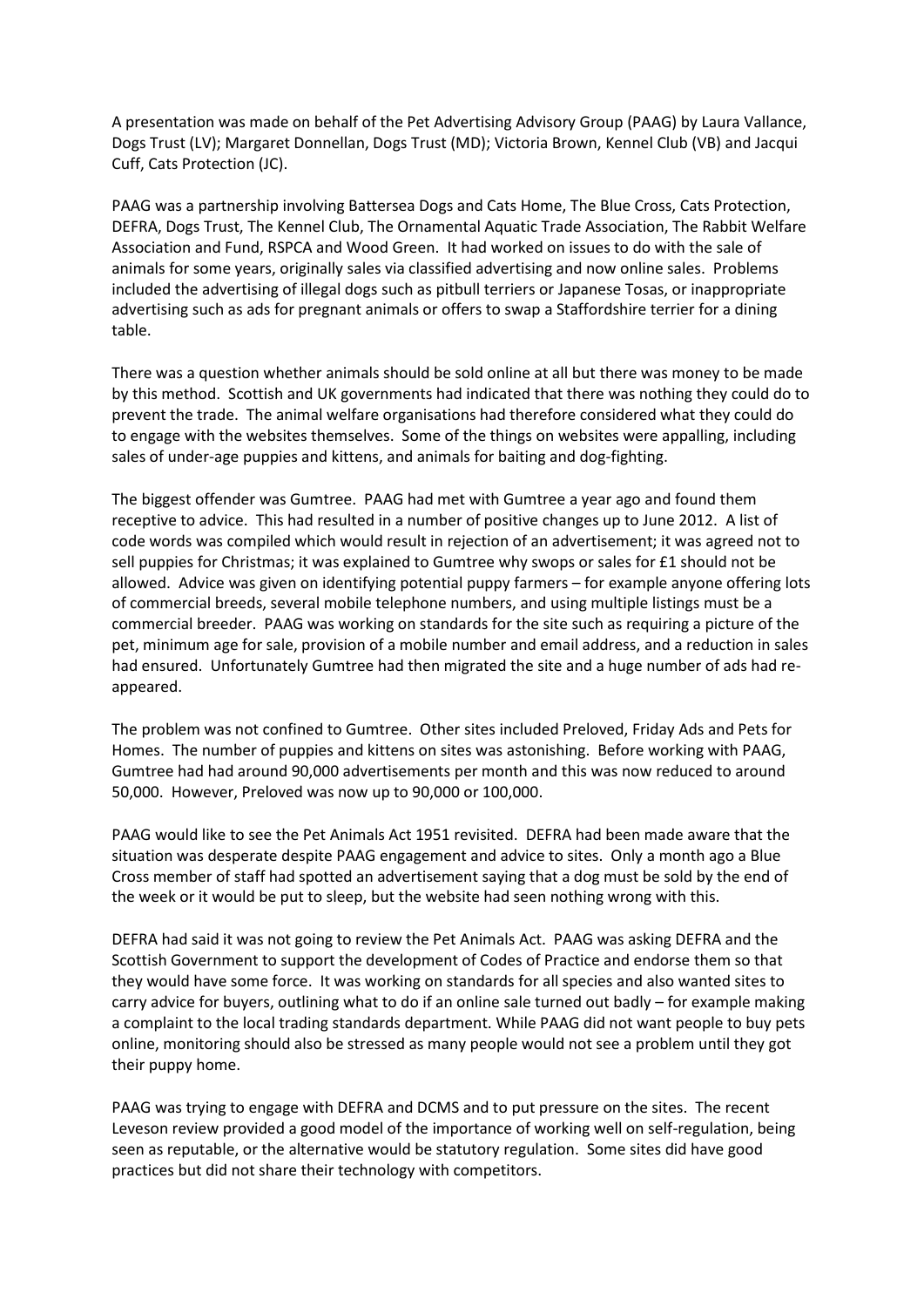CG commented on the difficulty of regulating online activity, especially if they migrated content. She had not been aware that there were so many sites selling pets.

John Robins (JR) said that much of what had been described was already illegal and asked if PAAG was liaising with police forces. VB replied that they did liaise with police and the RSPCA in England, but it was such a big issue it was hard to manage. JR recalled that he had dealt with people selling illegal breeds online using describing the dogs as "Irish bull terriers" and "game dogs".

CG said that surely the provider of the site had a responsibility to act legally and this could lead to sites being taken down. John Patrick (JP) said if Gumtree maintained it did not allow commercial breeders but was shown to have done so, the purchaser would have been misled and the site could be prosecuted under the Consumer Protection from Unfair Trading Regulations 2008. LV thought that the law was just not clear. Obviously anyone advertising an illegal breed of dog such as a pit bull would be committing an offence but it was not always so clear.

JC added that there were no illegal cat breeds, but extreme fashion breeds such as the Munchkin or the Scottish Fold had inherent animal welfare problems. Cats Protection was putting out educational material to the public. However the websites were not going away and could in fact be a force for good in helping to re-home unwanted animals. Cats Protection was not seeking to close the sites but wanted them to be trusted and respectable.

Patricia Saluja (PS) asked where people went to collect their purchases – for example were they supplied through a pet shop? LV said that very often the sites were scams. There would be a glossy website with pictures of animals and the vendor would offer to meet the purchaser somewhere – but once the payment was made the puppy would never arrive.

CG acknowledged there were some people who knowingly used websites, for example to buy fighting dogs. What information was there to inform more well-intentioned purchasers, to let them know that the website was not responsible for vendors and could not vouch for their authenticity? VB said that this was one of the minimum standards promoted by PAAG and some sites did agree to it. LV said that PAAG would like to see a pop-up window on every site, advising that purchasers should always see a puppy with its mother, and that the site could not vouch for breeders.

JR suggested that if there were suspicions about a breeder selling puppy farm dogs, it would be a good idea to inform the Inland Revenue. LV agreed but the group had limited resources for monitoring, and sites would often change telephone numbers or IP addresses, to keep one step ahead.

CG asked about the Pet Animals Act 1951. LV explained that it primarily covered pet shops, but nowadays people went online for convenience. The Secretary (LA) said that reform of the 1951 Act had been discussed with officials at the time of the Animal Health and Welfare (Scotland) Bill and their view was that it would be extremely difficult to regulate internet sales. Nonetheless Ministers had committed to reviewing the pet vending legislation, including pet fairs and internet sales, on a number of occasions since 2006, but nothing had happened. CG said that the Group would write to the Minister to ask whether legislation was foreseen before the end of the current session. Meanwhile it would be a question of consumers exercising their purchasing power. She suggested that PAAG gather a Public Petition to the Scottish Parliament, requiring the Scottish Government to review the Pet Animals Act. She would also be happy to lodge a Motion on the subject.

Brian Robinson (BR) said that he knew of four cases this year where horses had been bought on the internet, sight unseen. One had come off the lorry and dropped dead. He would rather see the sale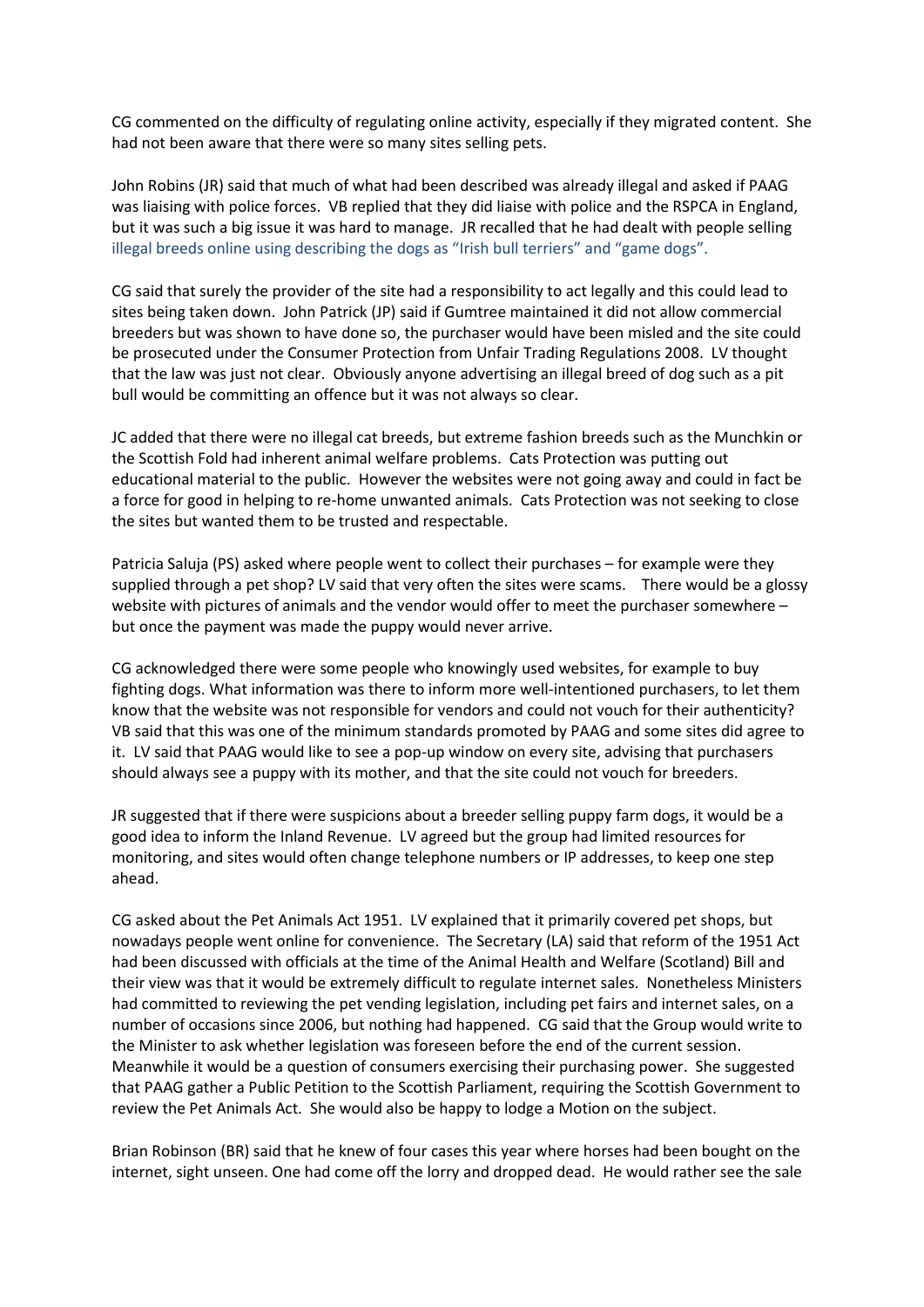of horses on the internet banned, along with legislation requiring visits and inspections by, for example, BHS, ABRS or WHW.

VB commented that Blue Cross had come across horses being sold for virtually nothing, and ending up in the meat trade. John Burns (JB) said that this showed the difficulty - Blue Cross themselves used the Pony Club website to advertise horses for re-homing. Horses that used to be sold through the *Horse and Hound* magazine were now advertised on its website. These were responsible, highend outlets. It was hard to know how to regulate advertisements for animals "free to a good home". CG said the Group was not saying there was no good practice, but it was worth examining how transactions involving animals worked on the internet, looking at certification of sites and educating the public to look for certified sites.

JB commented that it had been easy to police the 1951 Act when advertisements were placed in papers, and purchasers had to telephone the seller. Nowadays with the internet they were not traceable. CG agreed, saying everyone was aware of the complexities of policing the internet. But the CPG could still draw attention to the issue, first of all by means of the Petition, then by raising the question of certification for reputable websites.

JC said that if trusted sites were endorsed, these could be used for re-homing by rescue organisations. Sites were willing to have rescues put advertisements up beside their sales sections, and hopefully these could crowd out the people selling kittens. MD agreed with the "carrot and stick" approach - sites were working with PAAG because there was something in it for them. PAAG was now looking at what a good website would look like. CG asked for a more detailed paper from PAAG, highlighting good and bad examples and explaining what had been done by PAAG to address the problem. This would be required as background for a Petition.

BR said it should be borne in mind that if an internet site was shut down, it could easily re-open overseas where it would be uncontrolled. CG said that was why it was necessary to draw public attention to the problem and use the press to raise awareness. People must think twice before buying a pony or horse on line. Any animal was a long-term commitment. JR said that ACAL had experience of advising people what to look for when buying an animal.

VB said that PAAG was trying to get as many sites as possible on board with public education and get users to look at the information sections. However the impulse to buy a puppy was often irrational and emotional, with people wanting to get their pet immediately.

JP asked if some local authorities were worse than others and if PAAG was working with trading standards departments. VB said PAAG did work with councils on a general scale.

It was agreed that the CPG would put out a press release advising against buying pets for Christmas and would support a Petition if PAAG lodged one in the New Year. Denis Hearsum (DH) said that it could be too late to stop people shopping for pets this year. CG said the advice would have a twist on it about not shopping online. Even if a puppy had been advertised and reserved as "ready for Christmas", people could still think again.

#### **5. Any other business**

CG notified the Group that the Standards, Procedures and Public Appointments Committee had published a report on its Review of Cross-Party Groups. This would result in changes to section 6 of the Code of Conduct – Operation of Cross-Party Groups. The proposed changes had to be agreed by a Motion to the Parliament as a whole and Groups would be notified as soon as they came into force. The Secretary would circulate a link to the report with the Minutes of this meeting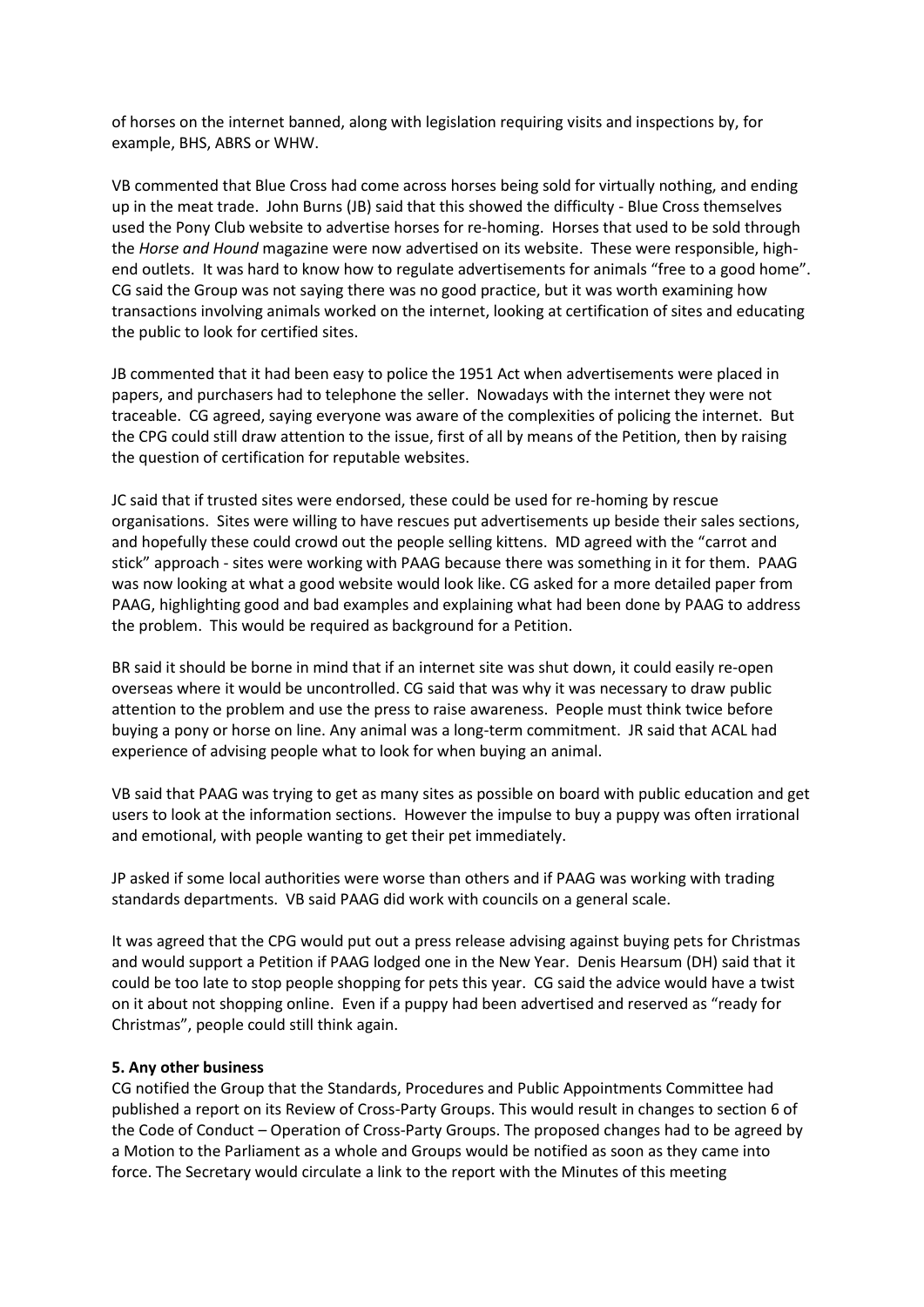### <http://www.scottish.parliament.uk/parliamentarybusiness/CurrentCommittees/57292.aspx>

LA explained that the Committee had retained the condition that the minimum number of MSPs attending meetings should be two, in recognition of the difficulty MSPs had in attending CPGs. It had decided against taking any measures to reduce the number of CPGs. Groups would be required to meet at least twice a year, which was less than the current frequency of the animal welfare group.

JR raised his concern about the SEEGEN Consultation recently undertaken by SNH on the General Licences for 2013 under which certain species of birds are culled. The majority of stakeholders invited by SNH to participate had a vested interest in culling birds and few who opposed bird culling had been invited to take part. He asked that the Group write to SNH asking why they had been so biased in this and he requested that SEEGEN Licences be discussed at a future Cross Party Group meeting.

JR also said that licences to shoot seals were being issued to the 87% of salmon farmers who did not use predator exclusion nets, even though shooting was meant to be only a last resort. He asked if the Group would write to the Cabinet Secretary and ask why this was and what was being done to evaluate the impact on the marine environment of "the massive and very rapid expansion of salmon farming to meet demands from the Chinese market".

JP raised the issue of targeting of supply of meat from non-stun slaughter. Scotland for Animals had asked local authorities to enforce the requirement in the Welfare of Animals (Slaughter and Killing) Regulations 1995 that this meat must only be available for the food of Jews and Muslims, but all had said they could not do so, on advice from the Scottish Government.

CG asked JR and JP to provide further information on these issues for future discussion.

# **6. Date of next meeting**

To be advised.